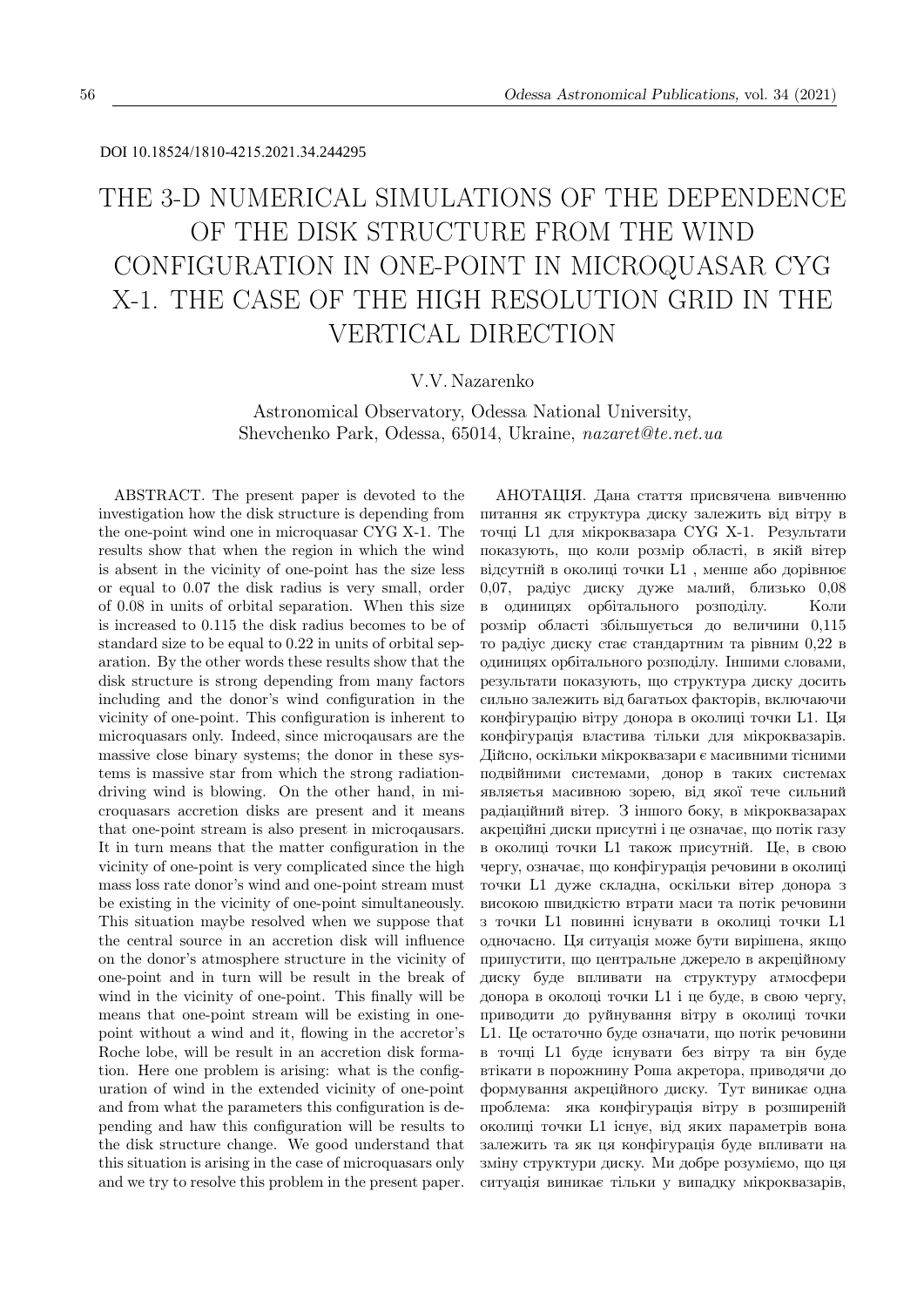то ж ми намагались вирiшити цю проблему в данiй статтi.

Keywords: Stars: binaries - stars: jets - methods: numerical - hydrodynamics.

### 1. Introduction

The present paper is devoted to the numerical calculations of the dependence of the disk radius from the wind configuration in the vicinity of one-point in microquasar CYG X-1. We will to calculate the set of an accretion disk model with the variety of the regions in which the donor's wind is absent in the vicinity of one-point.

The paper have the four section. The first is an introduction. The second is the numerical model description. On the third one we describe our numerical results. The last section is the discuss and conclusions.

### 2. The numerical algorithm

The description of the numerical algorithm in use in details is given in our previous works (Nazarenko & Nazarenko, 2014, 2015, 2016, 2017; Nazarenko, 2018, 2019, 2020). Shortly, this algorithm is as follows: to resolve the non-stationary Euler's hydrodynamical equations we have used the astrophysical variant of "largeparticles" code by Belotserkovskii and Davydov (Belotserkovskii & Davydov, 1982); to simulate one-pointstream we use the donor's atmosphere model that in turn is constructed on the base Kurucz's grid (Kurucz, 1979) with the donor's parameters; we use the free-flow boundary conditions allowing to a gas to flow freely via the calculation area boundaries; to calculate mass flow real temperature we use the radiation cooling explicitly (Cox & Daltabuit, 1971). In the present calculation we use the rectangular coordinate system centred on the donor's centre. We have adopted the donor's mass to be equal to 40 solar mass and the accretor's mass to be equal to 10 solar mass. The precession period in the present simulations is about of 8 orbital periods. Hereafter all the distances will be given in units of the orbital separations; the temperature will be given in units of EV; the density will be given in units of  $10^{11}$  $cm^{-3}$ ; the times in the figures (see below) are given in units of the precession period. The initial one-point density is equal to 0.3134. In the present simulations the grid size is equal to 116\*190\*190. The cell sizes in orbital plane are equal to 0.00955 and this size in the vertical direction is equal to 0.0815. The last means that in our present simulations the jets will be launched on highness of 10000 Schwarzschild radiuses.

Accordingly Wijers and Pringle (Wijers R.A.M.J. & Pringle J.E., 1999) we have choose the mass transfer rate to be equal to 5·10<sup>−</sup><sup>8</sup> solar mass per year. The

donor's wind mass lost rate is order of 5·10−<sup>4</sup> solar mass per year.

#### 3. The results

The range of the donor's wind models has two size of the region in which the wind is absent in the vicinity of one-point. These sizes are as 0.07 and 0.115. In the first size the accretion disk radius is very small and is equal to 0.08 (see Fig. 1; here the number 1 is marking the disk; the number 2 is marking the shock that is arising as the result of the interacting of two parts of the donor's wind are flowing upper and below a disk). In the second size the disk radius has the standard one (see Fig. 2; here the number 1 is marking the disk and the number 2 id marking the spiral one-armed shock in the disk) equal to 89 per sent of the accretor's Roche lobe radius i.e. 0.22. Such the two results show that in the case of the very strong and narrow wind in the vicinity of one-point the affection of this wind on a disk results in the strong decreasing of the disk radius (namely this situation is observed in microquasar CYG X-1 – Karitskaja E.A., Bochkarev N. 2006, private communication).



Figure 1: The orbital plane disk structure in the case of the wind in the vicinity of one-point with the size of 0.07.

#### 4. Summary and conclusions

In the present paper we have confirmed numerically by the method of 3-D hydrodynamics that an accretion disk radius in microquasars is strong depending from the wind configuration in the vicinity of one-point. Indeed, when the region of the donor's wind vicinity onepoint absence is order of or less 0.07 the our disk model have the small radius order of 0.08 of the orbital sep-